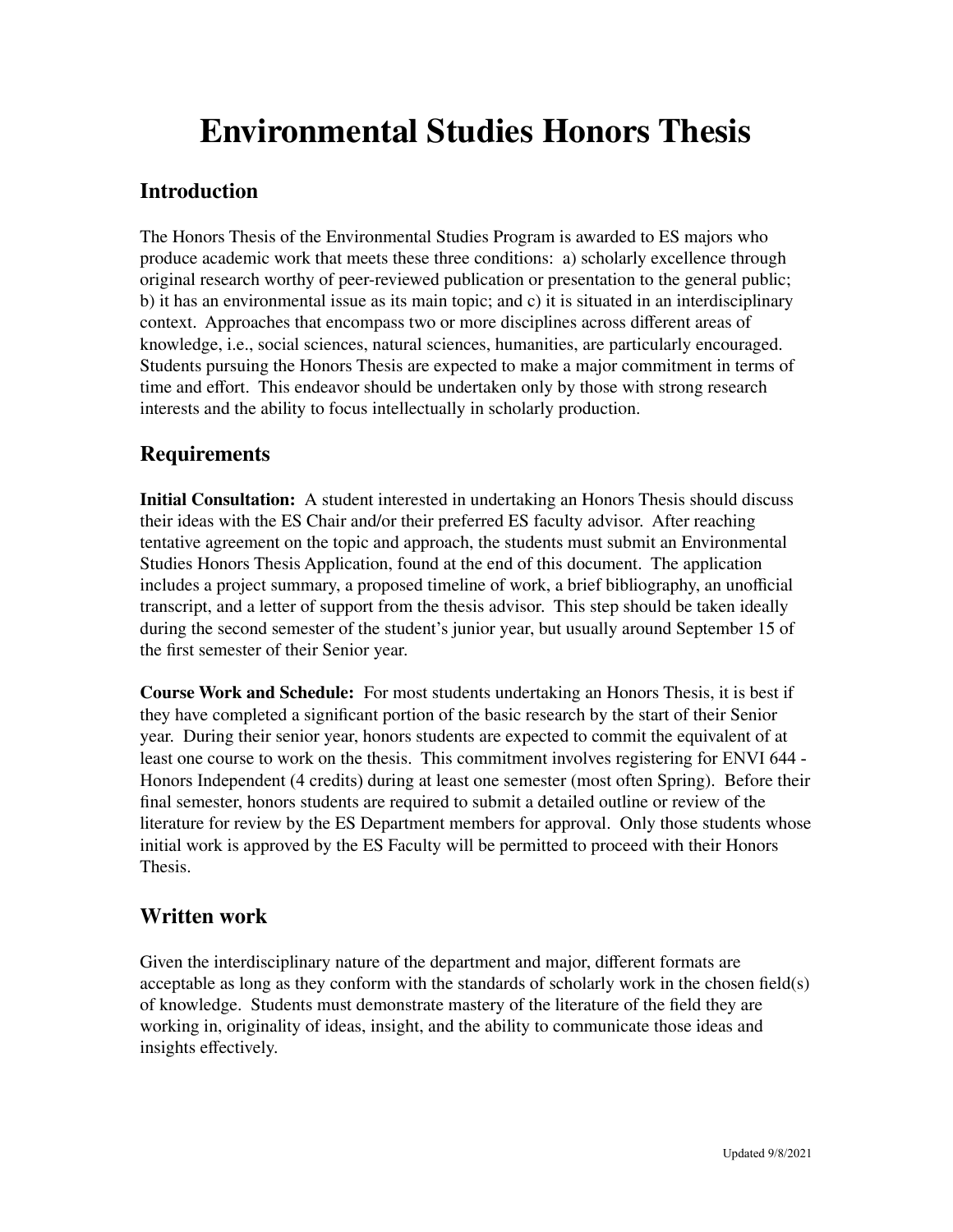#### **Oral Presentation**

Honors Thesis students are required to give a 30-60 minute presentation before a wide audience of faculty and students during a regular EnviroThursday or in a specially called ES Program Seminar. Additional presentations before a professional meeting are also encouraged. Presentations should conform to the high standards that are typical for delivering a paper at an academic conference or giving a professional presentation to a public audience.

### **Evaluation**

The Honors Thesis will be read by a committee of faculty members, usually three, and often including faculty or other experts from outside the ES department and/or Macalester. The student will meet with this committee to discuss their thesis and address the committee's questions for about an hour shortly after the oral presentation. Following the discussion with the student, the committee decides as a group whether the paper merits an Honors designation and communicates their decision to the student along with any suggested revisions to be incorporated into the final draft.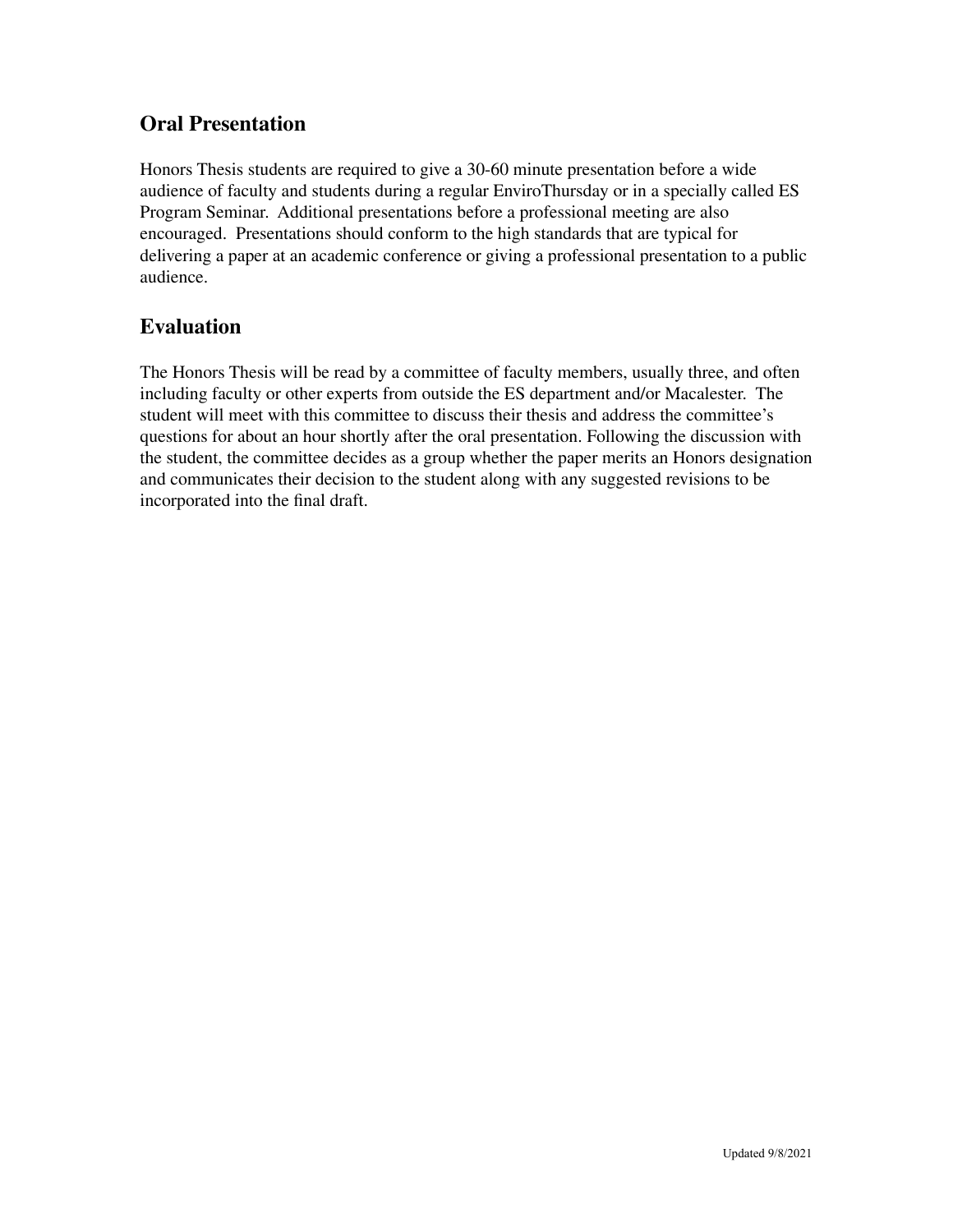# **Environmental Studies Honors Thesis Timeline and Due Dates**

#### **Junior Year**

- Explore honors topics.
- Project proposals will be accepted first and second semester junior year.
- Summer prior to senior year, continue research.

#### **Senior Year**

| $\sim$ September 15                               | Final deadline to submit an Honors Thesis proposal. At a September<br>department meeting, the Environmental Studies faculty will review<br>submitted proposals and decide which proposals are approved to<br>proceed.                                                                      |  |  |  |
|---------------------------------------------------|--------------------------------------------------------------------------------------------------------------------------------------------------------------------------------------------------------------------------------------------------------------------------------------------|--|--|--|
| September 30                                      | List of students pursuing Honors Thesis is submitted to the Dean of<br>Academic Programs (include project title and name of primary<br>advisor).                                                                                                                                           |  |  |  |
| October 15                                        | Student identifies three faculty members to serve on their honors<br>committee (at least two of these members must be ES Department<br>faculty, and the Chair is usually an ES faculty).                                                                                                   |  |  |  |
| <b>First Day of Classes</b><br>- Spring semester  | Detailed Thesis outline or review of literature due to advisor.                                                                                                                                                                                                                            |  |  |  |
| Early February -<br>before the add/drop<br>period | ES Department reviews outline/review of literature and approves<br>continuation of the Honors Thesis. A revised list of students who<br>have been approved to continue their work is submitted to the Dean of<br>Academic Programs (include project title and name of primary<br>advisor). |  |  |  |
| March 15                                          | First draft of thesis due.                                                                                                                                                                                                                                                                 |  |  |  |
| Early April*                                      | Final abstract due.                                                                                                                                                                                                                                                                        |  |  |  |
| Early April*                                      | Outside examiner payment form due (if applicable).                                                                                                                                                                                                                                         |  |  |  |
| Early-Mid April*                                  | Oral defenses to be scheduled.                                                                                                                                                                                                                                                             |  |  |  |
| April 15                                          | Final draft due.                                                                                                                                                                                                                                                                           |  |  |  |
| Late April*                                       | Honors Thesis due.                                                                                                                                                                                                                                                                         |  |  |  |

\*Note: Dates are determined by Academic Programs. Check their website for specifics: www.macalester.edu/academicprograms/honorsprogram